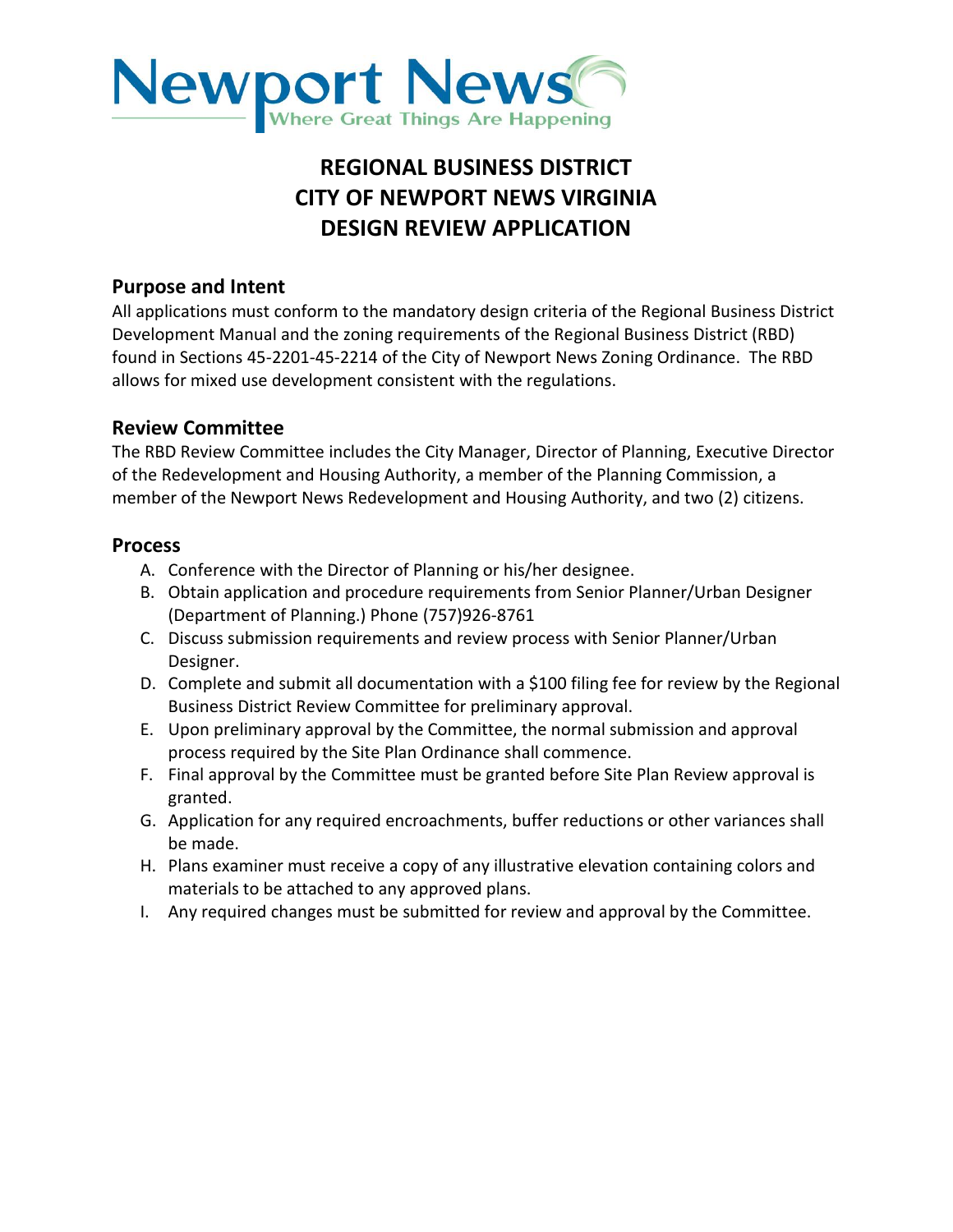

# **Requirements**

Site Development Plan

- 1. All information required for submission by the site plan review process (site plan at a scale of not less than one(1) in to forty (40) feet (1 full size copy; 3 11X17 copies and an electronic copy if available))
- 2. Location and uses of all buildings and structures, the general bulk and height of the buildings and their relationship to each other and to adjacent area, the gross floor area of buildings, by types of use.
- 3. Location of vehicular and pedestrian circulation systems (exterior and interior), identification of public and private areas and their dimensions, locations of points of access to the site and to public transportation facilities.
- 4. Location of parking areas, with calculations of the number of parking spaces.
- 5. Location of land dedicated to public use.
- 6. Proposed development schematics to explain the proposed development and its relationship with the surroundings. This may include perspective drawing(s), sketch elevation(s), photographs or a block model.
- 7. Location and calculations of land which is intended for common, quasi-public, or amenity use but not proposed to be in public ownership, and draft proposed restrictions, agreements or other documents indicating the manner in which it will be held, owned and maintained in perpetuity for the indicated purposes.
- 8. Justification for any requested reductions of required landscape buffers, use of the public right-of-way for loading or any other encroachments on the public right-of-way.

Project Proposal Report

- 1. A development program shall state the sequence in which all structures, open space, amenities and vehicular and pedestrian circulation systems are to be developed and schedule of construction dates indicating the anticipated date of commencement and completion of the whole project and any major phases.
- 2. For any residential uses the application shall state the type and number of units proposed and parking requirements and how they are met.
- 3. For mixed and non-residential uses the application shall state the type of uses proposed and sufficient data to determine traffic impacts on the area as well as the need for parking.
- 4. If parking requirements are fulfilled with off-site parking, applicant shall provide copies of any agreements and drawings of the parking lot or deck showing the parking spaces allocated to the project.